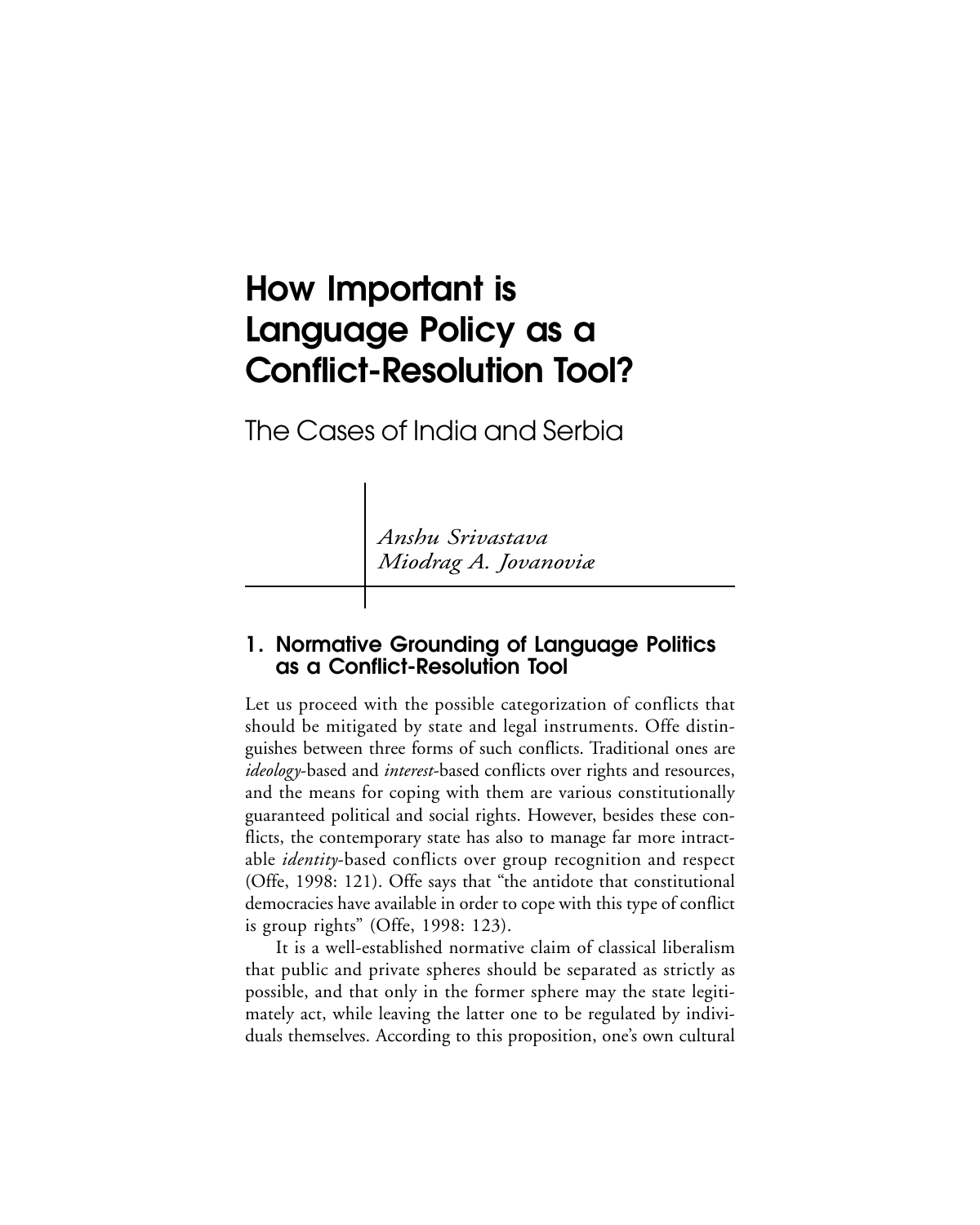identity 'markers'—including the linguistic one—fall into the private sphere and as such do not constitute legitimate objectives of a liberal state's policies. On the traditional account, then, the state is not there to mitigate potential conflicts based on identity 'markers.' This stance is best exemplified in the United States' policy of not recognizing an official language at the level of the federal state. In other cases, such as that of France, where the official language is regulated by the Constitution, it is still held that the state complies with the liberal principle of neutrality as long as particular linguistic preferences of individuals and groups are treated in a *difference-blind* fashion, that is, as their private affairs.

The problem with the first strategy, which is "akin to what many liberals think of as the best response to religious pluralism namely, disestablishment or public disengagement", is that it cannot be the best response of public institutions to different linguistic preferences and identities "because disengagement from language is impossible." Simply enough, "[p]ublic services must be offered, and public business transacted, in some language(s) or other." Therefore, even when no particular language is proclaimed as "official", as in the United States, "decisions still need to be made about the de facto language(s) of public communication" (Patten, 2001: 693).

The problem with the second strategy lies in the fact that once the language of the majority of the state is defined as the official one, it is barely possible to speak of the "neutrality" of that state. This still might be possible under the assumption that the most convenient tool for the daily efficient functioning of the state institutions and public services happens to be the designated language of majority. The underlying logic of this argument goes as follows: "Since people's interest in language is simply that it enables one to communicate with others, people will only value any particular language insofar as it improves their communicative reach" (Kymlicka and Grin, 2003: 9). However, this assumption is hardly sustainable, because "languages are not merely innocent means of communication. They stand for or symbolize peoples, i.e. ethnocultures" (Fishman, 1994: 51).

Consequently, every decision on the official language of state, be it in the form of the formal or *de facto* rule, significantly affects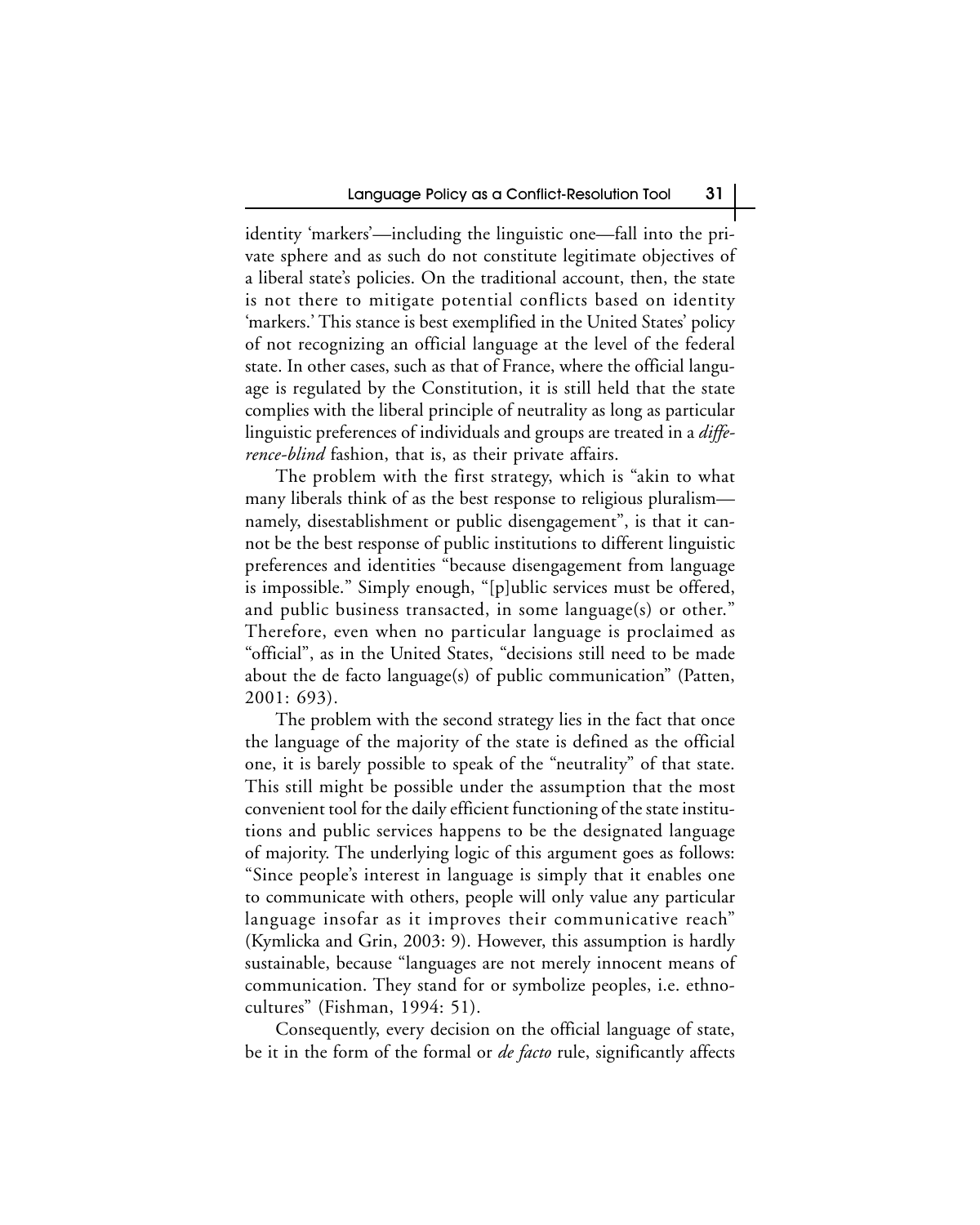#### 32 Policy Issues in Federalism: International Perspectives

not only the overall status of individual members of the society not belonging to the majority linguistic group, but also the nature of the nation-building process in that state. In that respect, it is primarily political theorists of multiculturalism that should be credited for exposing this "myth of ethnocultural neutrality" of the liberal state (Kymlicka, 1995). They have successfully redefined the terms of public debate, inasmuch as it is now widely accepted that, contrary to the classical liberal wisdom, difference-blind rules and institutions can cause disadvantages for particular groups. Furthermore, it "no longer falls solely on defenders of multiculturalism to show that their proposed reforms would not create injustices". Instead, defenders of supposedly difference-blind institutions have to prove on their part "that the status quo does not create injustices for minority groups" (Kymlicka, 1999: 113). It seems, in this regard, that the old policy of promoting the dominant majority language at the expense of all minority ones in the complex setting of a multilingual society can neither be normatively defended, nor grounded even in the recognized traditional liberal and democratic values of freedom and equality (Kymlicka and Grin, 2003: 9). Moreover, this old policy has in contemporary societies every potential of generating language conflicts; and these "are inextricably related to nationalist conflicts, and so addressing issues of linguistic diversity is central to the larger political project of 'containing nationalism'" (Patten and Kymlicka, 2003: 6).

What might be, then, a normative grounding for linguistic politics in a multilingual setting? One might argue, on a very general level, that various strands of normative multiculturalism are essentially embedded in "the politics of recognition", in Taylor's famous postulate that "[j]ust as all must have equal civil rights, and equal voting rights, regardless of race or culture, so all should enjoy the presumption that their traditional culture has value" (Taylor, 1994: 68). In multilingual settings, this normative precept would amount if not to the establishment of the full *ethnolinguistic equality*, which is at times hardly reachable ideal,<sup>1</sup> than to some form of *ethnolinguistic democracy*, that is, to the substantial recogni-

<sup>1</sup> The illustrative case in point is obviously the European Union with its 23 officially recognized languages (Nic Shuibhne, 2002).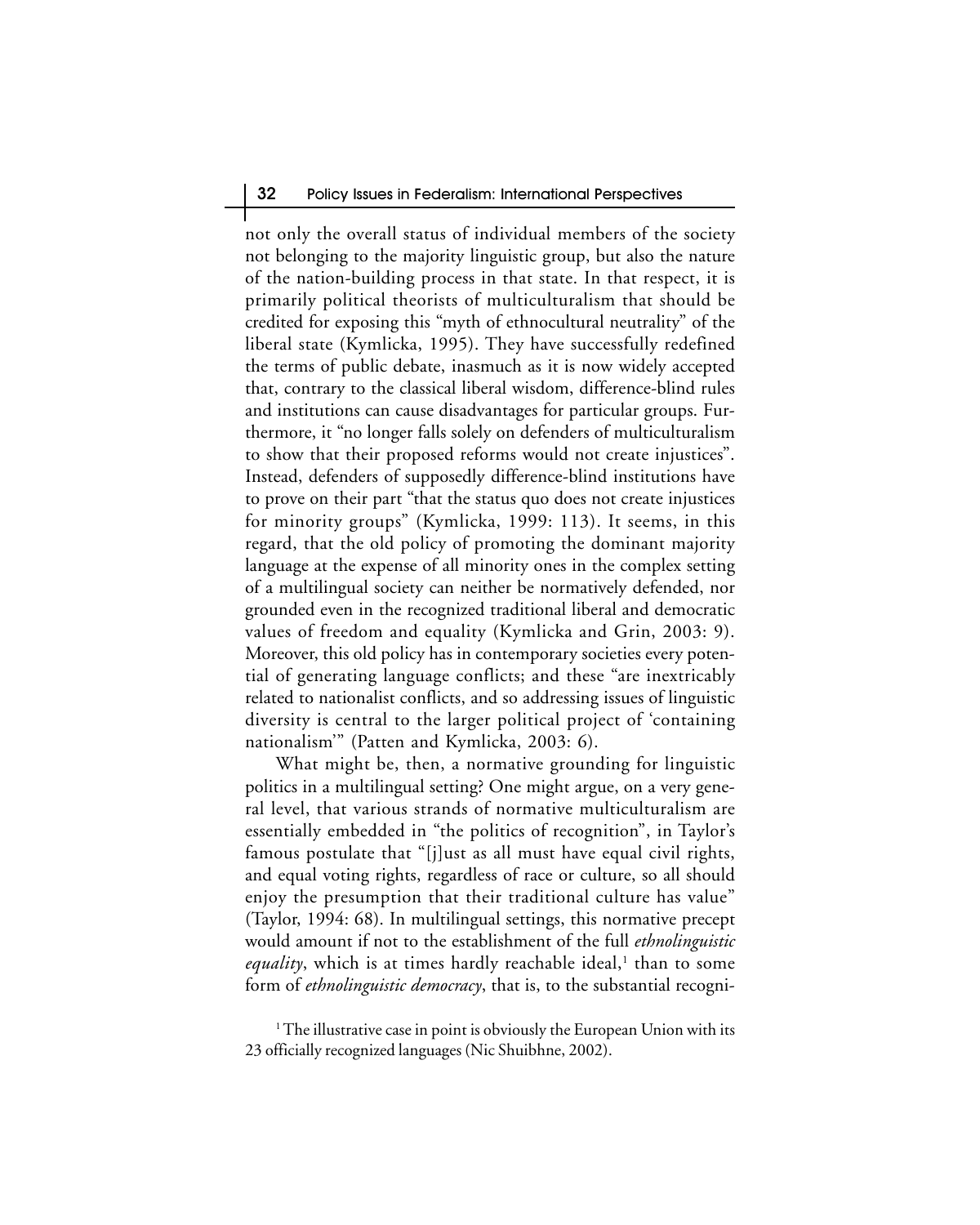tion of linguistic diversity. Therefore, the real question is not "whether deviations from official monolingualism are justified", but rather "under what terms linguistic minorities would voluntarily consent to the constitution of the larger society" (Kymlicka and Grin, 2003: 14).

An answer to this question is completely dependent on context, and therefore not suitable for any further generalization. However, what is still generalizable at this level of discussion about linguistic politics in multilingual settings concerns the distinction between certain *domains* in which language is used according to the rules adopted by public institutions. Depending on the procedure of their creation and their content, these rules can both generate and subdue linguistic conflicts in a multilingual society. They regulate the following domains: public services (in their internal functioning, as well as in the external communication with citizens and third parties), courts and legislatures, as well as educational facilities. To a certain extent, these rules can also be applied in the sphere of the private language usage (e.g. on public sites, in private corporations and businesses).

In addition to the aforementioned domains of the regulation of language usage, it is further possible to organize various language policy/rights options according to four different criteria:

- (a) tolerance versus promotion-oriented rights;
- (b) norm-and-accommodation versus official-languages rights regimes;
- (c) personality versus territoriality rights regimes; and
- (d) individual versus collective rights. (Patten and Kymlicka, 2003: 26)

As for the first distinction, tolerance-oriented language rights concern "rights that permit individuals to speak whatever languages they like—free from government interference—in their homes, in the associations and institutions of civil society, in the work place". On the other hand, promotion-oriented language rights "involve the use of particular language by public institutions", like courts, legislatures, public schools, local authorities, etc. (Patten and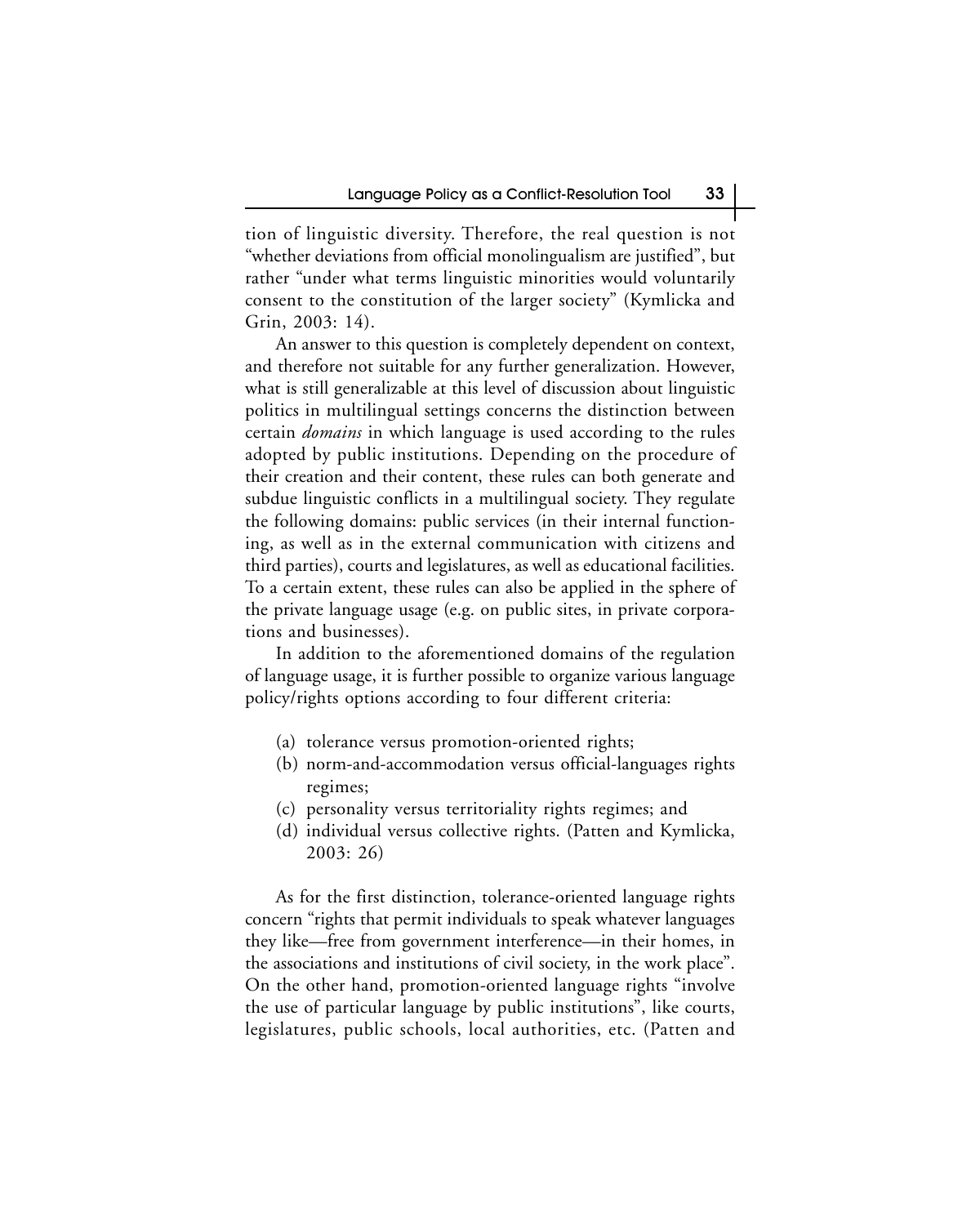Kymlicka, 2003: 26-7). A norm-and-accommodation approach implies the existence of one predominant majority language, which is used in all the aforesaid domains. Special and context-dependent accommodations are made, then, for all those who lack sufficient proficiency in the "main" language. On the opposite pole stands the policy of granting the status of "official" to more than one language, and their simultaneous usage in all the domains, which puts respective communities in a more equal position.<sup>2</sup> Personality language rights regime means, "that citizens should enjoy the same set of (official) language rights no matter where they are in the country", whereas the territoriality regime implies "that language rights should vary from region to region according to local conditions" (Patten and Kymlicka, 2003: 29). Finally, the issue of language rights might be treated from the perspective of the right-holder, namely whether they are held by individuals, or by certain designated linguistic groups. Even though the individual-rights approach still dominates the existing legal discourse, most minority language rights can be more plausibly framed as collective, insofar as they protect the vital collective interest in maintaining language as a good that is fundamental for the preservation of the distinctive collective identity of the said minority (Jovanoviæ, 2005: 627-51).

## **2. Language Politics in India**

In India under the British Rule, the government of India asked George Grierson to come up with some answers on languages but his survey simply raised more questions than it answered. Disentangling a language from a dialect, finding clear-cut dialect and language boundaries to correspond with political boundaries, etc., has been a problem in India ever since.

Since India is a developing multinational state or a state containing number of dualized nationalities without a dominant nationality, the central leadership seeks to accommodate political demands of diverse languages, religious, and cultural groups to

<sup>2</sup> This latter policy is applied, for instance, in Switzerland, Belgium, South Africa, and Canada (Patten and Kymlicka, 2003: 28).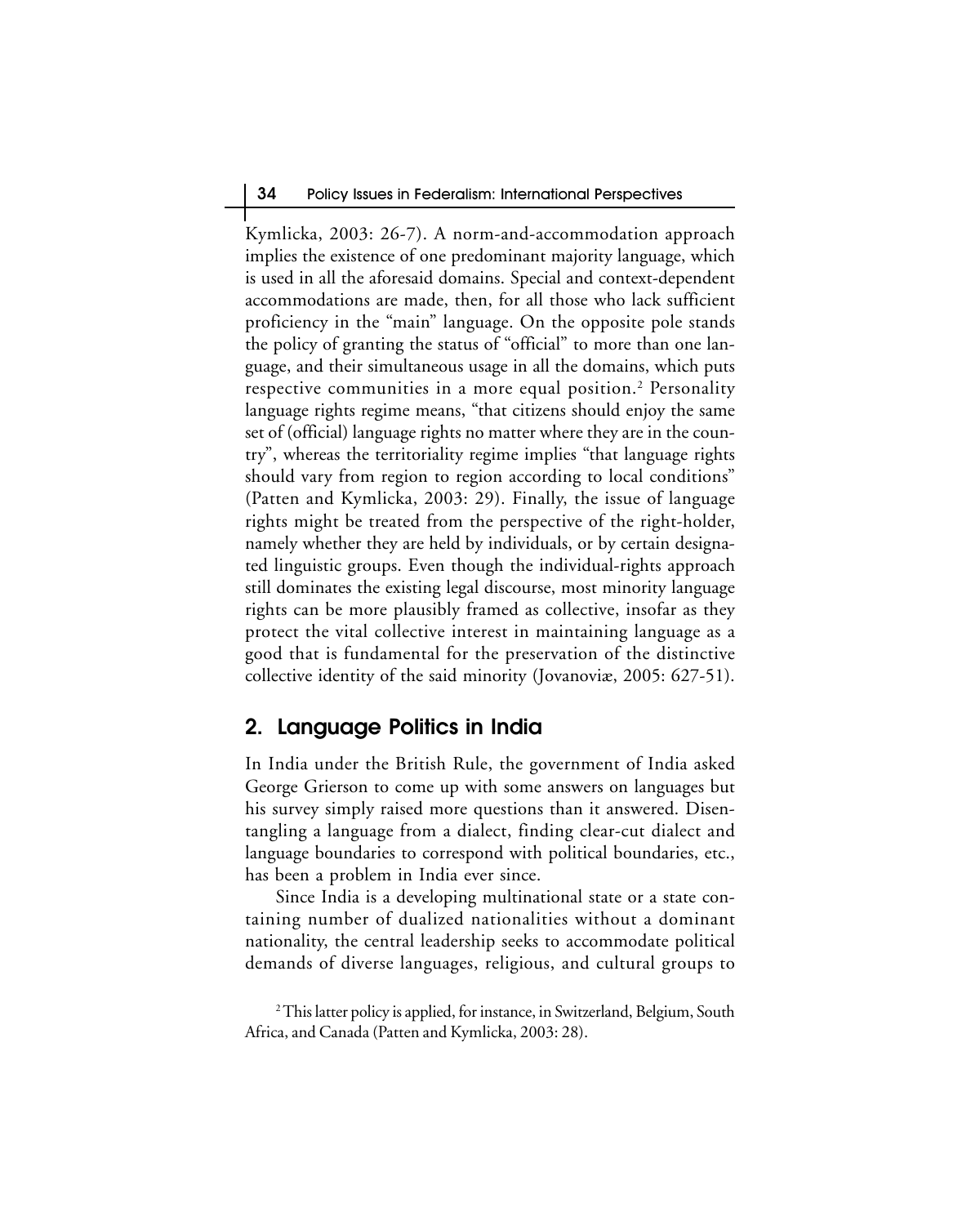maintain unity. Initially, the approach of the government of India had been one of reluctance in accepting demands for linguistic reorganization. Gradually, regional demands came to be recognized, which meant not only that Hindi was not to be imposed in non– Hindi areas, but also that the regional languages were to be recognized. There have been four informal rules to deal with regional demands:

- Since 1963 the rule has been that regional demands should fall short of secession (the Indian state was ready to grant statehood to Nagaland, but did not encourage secession).
- Demands based on language and culture will be accommodated, but demands based on explicit religious differences will not be accepted (as in the case of Punjab).
- Regional demands will not be conceded capriciously. Broad popular support has to be there behind the movement (in 1954, for instance, 97 members out of 100 members of western districts of Uttar Pradesh and some parts of Punjab and Haryana demanded a separate state couched in terms of linguistic and cultural affinities, historical precedent and administrative convenience. However, since it did not have popular support, the demand was not conceded).
- The division of multilingual states must have some support from different linguistic groups. This rule actually operates in such a way as to promote regional identifications. For instance, the division of the old Bombay state into Marathispeaking and Gujarati-speaking states was first demanded by the Marathi-speaking population of the state, which considered this move necessary in order to ensure adequate accommodation of linguistic minorities. Finally, Article 350B of the Indian Constitution established a "special officer for linguistic minorities" but was opposed by Gujarati businessmen who had a stake in an undivided Bombay and therefore the States Reorganization Commission rejected the demand for the division of Bombay state on the grounds that the Gujarati-speaking population was content with composite state of Bombay.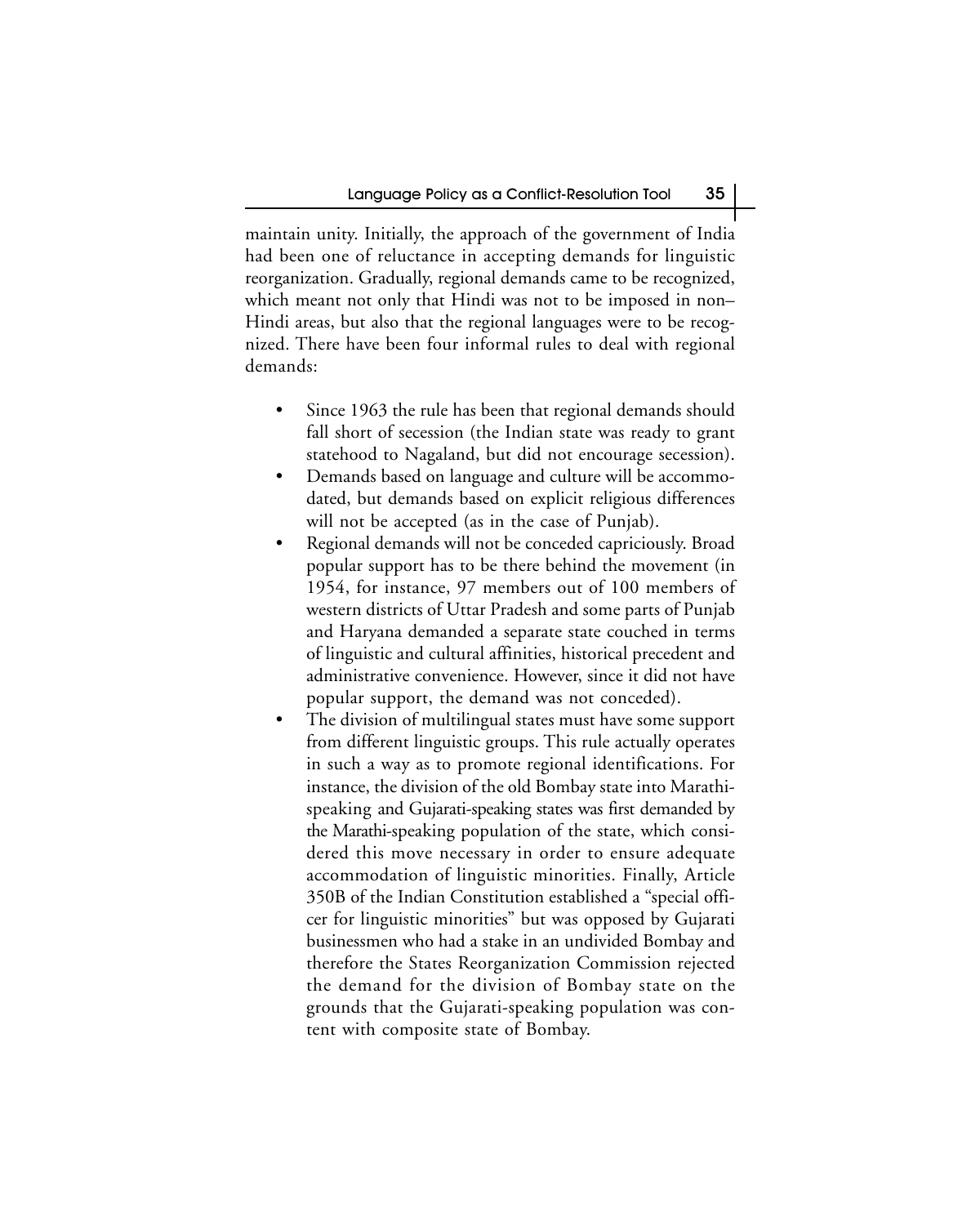Studies on the language problem have tended to concentrate their attention on non-Hindi speaking states. Since a large percentage of the population stays in this belt, it is important to look at this area. Politics in the states of Bihar, Madhya Pradesh, Rajasthan, Uttar Pradesh (BIMARU) region in India have largely revolved around the issue of Hindi and other dialects, and Hindi and Urdu.

Language policies in India have evolved through a series of resolutions, memoranda and statements published by the government of India, or by meetings of central or state ministers. But the biggest source of guidance has been provided by the Constitution of India itself. Article 345 of the Constitution gives the states the power to adopt whatever language or languages they choose for the internal official purposes. The Constitution guarantees certain rights to minorities, which the states are obliged to provide. Article 20 guarantees the right of citizens in any part of India to preserve their "distinct language, script or culture". Article 30 guarantees minorities "whether based on religion or language . . . the right to establish and administer educational institutions of their choice" and to receive state aid for such institutions without discrimination. Article 350 gives every citizen of India the right to submit representations for the address of grievances to any central or state authority in any language "used in the Union or in the state". Article 350A obliges every state and local authority "to provide adequate facilities for instruction in the mother tongue at the primary stage of education to children belonging to linguistic minority groups". Article 350A also empowers the President of India to issue such directions to any minorities to be appointed by the President and to report to him all matters relating to safeguards provided for linguistic minorities under the Constitution. These reports have to be placed before the Parliament and sent to state governments.

In various meetings of state and central ministers the enforcement of policies for linguistic minorities has to be laid down to ensure enforcement of the constitutional rights of minorities. The Commissioner for Linguistic Minorities maintains a careful compilation of both constitutional safeguards and all-India policy guidelines, which he uses in his annual reports to assess the progress of their implementation in each state of the Union. The Commissioner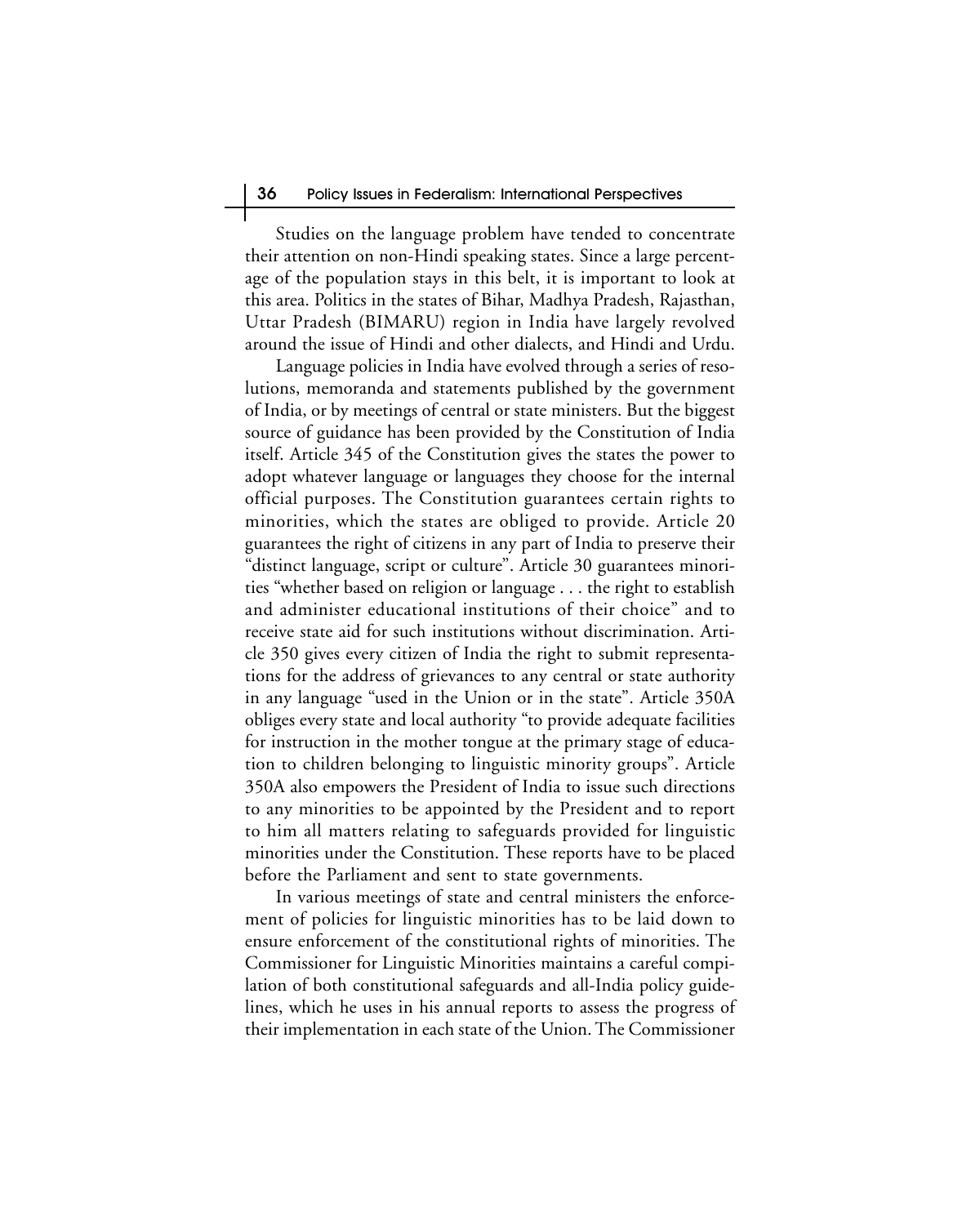for Linguistic Minorities is the key to the whole system of safeguards. He not only reports but also receives complaints regarding non-implementation of policies.

In opposition to Hindi being declared as the official language, a compromise formula known as the "three-language formula" was worked out by chief ministers. According to this proposal, three languages would be taught at the secondary school level: English, the local language, and Hindi; in Hindi areas, another Indian or European language would be taught.

#### 2.1 Case Study of Hindi and Maithili

The demand for recognition of Maithili presents a very slow and steady success in terms of accommodation by the Indian state, which was ultimately achieved in the eighth schedule in 2003. However, the history goes back to 1954 when a memorandum was presented to the States Reorganization Commission with the demand for Mithila state, which was rejected. Mithila state was of greater theoretical than practical significance. There were three rationales behind these demands:

- 1. the artificiality of the existing administrative boundaries of the state of Bihar;
- 2. the distinctive characteristics which distinguish Mithila from the rest of Bihar and the rest of India; and
- 3. the charge of discriminatory allocation of political power and economic resources among regions of Bihar.

The case of Maithili is unique in the sense that there have been no conflict situations with regard to the movement for demand for recognition of the Maithili language. The reason attributed to this was the relative absence of subjective regional consciousness:

- Symbols of all-Indian national identification were given priority by elites over symbols of regional identity;
- Failure on part of elites to extend cultural symbols of Maithili and Mithila to non-Brahmin castes of the region;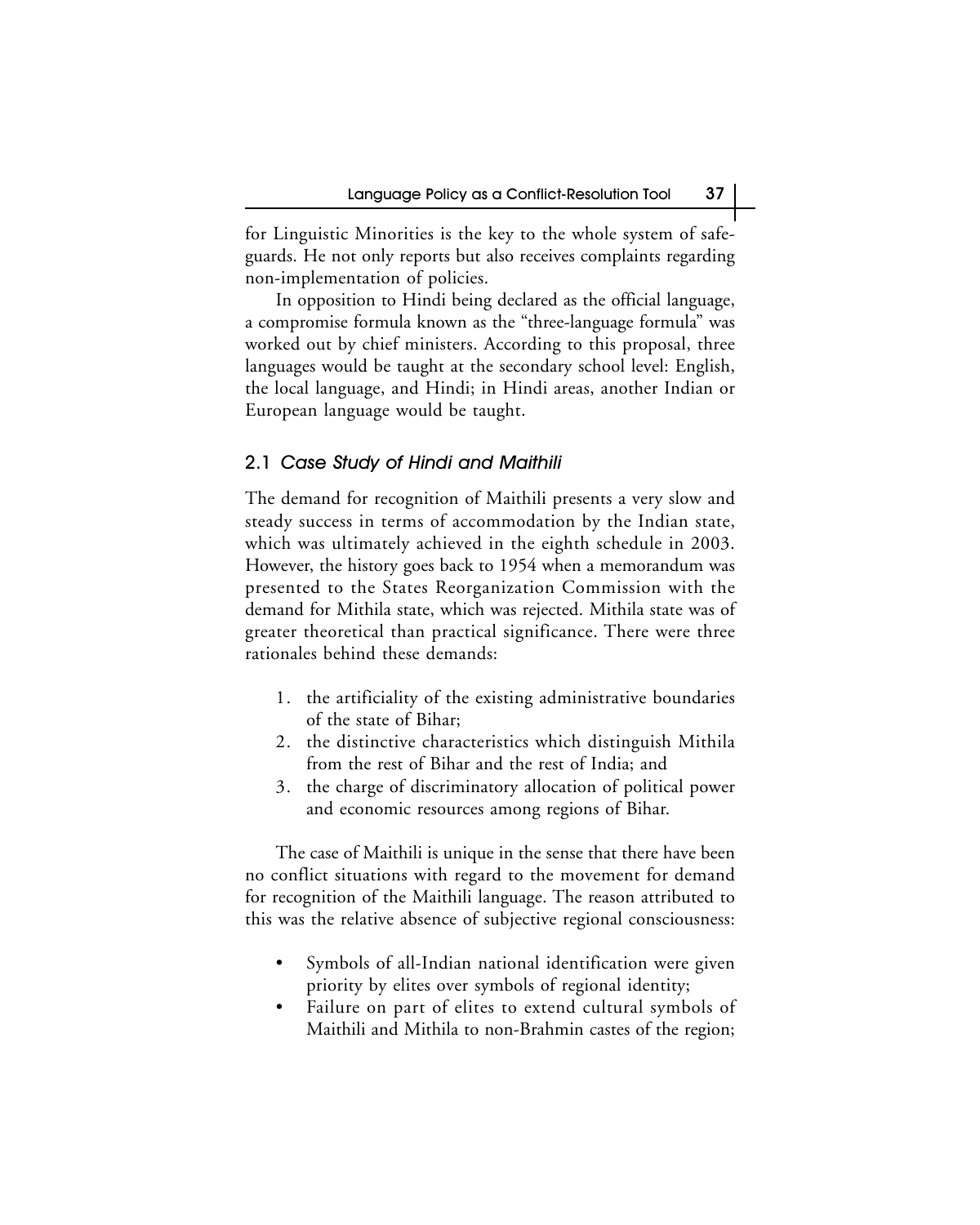- Differential social mobilization has been evident in Bihar, where south Bihar was rapidly mobilized over the last century; and
- The political elites were integrated effectively in Bihar-wide movements and state governments on the basis of nationalist, ideological, and caste symbols, rather than on regional linguistic and cultural symbols.

However, the issue of the Maithili language, in particular, is much more complex. In 1880 and 1881, A.F.R. Hoernle and G.A. Grierson published grammars which established the grammatical distinctness of Maithili from other dialects of both Hindi and Bengali. Rarely before that moment had Maithili been considered anything other than a form of either Hindi or Bengali. Grierson found sufficient similarity between three major mother tongues (Maithili, Magahi, Bhojpuri), but he found also sufficient difference between these three mother tongues, which he collectively called Bihari and Hindi and Bengali. However in 1881, J.H. Budden argued against the view that Maithili or any other dialect of the northern India should be treated as anything other than provincial forms of Hindi. Kellogg, who published an influential Hindi grammar study in 1875, classified Maithili as a "colloquial dialect" of the eastern branch of Hindi. It should be stressed that Grierson's distinctions were grammatical ones and that he did not raise the sociolinguistic question of how far the grammatical differences between Maithili constituted barriers to effective communication among the people of Bihar.

While there has been an arbitrary and open dispute about the linguistic definition of Maithili and the Maithili-speaking region, there were reasonably clear and objective characteristics of Maithili which can be pointed to and which have influenced the demand for its recognition. There was consensus among linguistic scholars of India that Maithili is a grammatically distinct dialect, with a distinct literature.

Bihar was the most linguistically diverse state of India, with constant demands for the official recognition of Urdu and Maithili. But for decades the Bihar government failed to address the language issue seriously. The policy was based on simplification, misinfor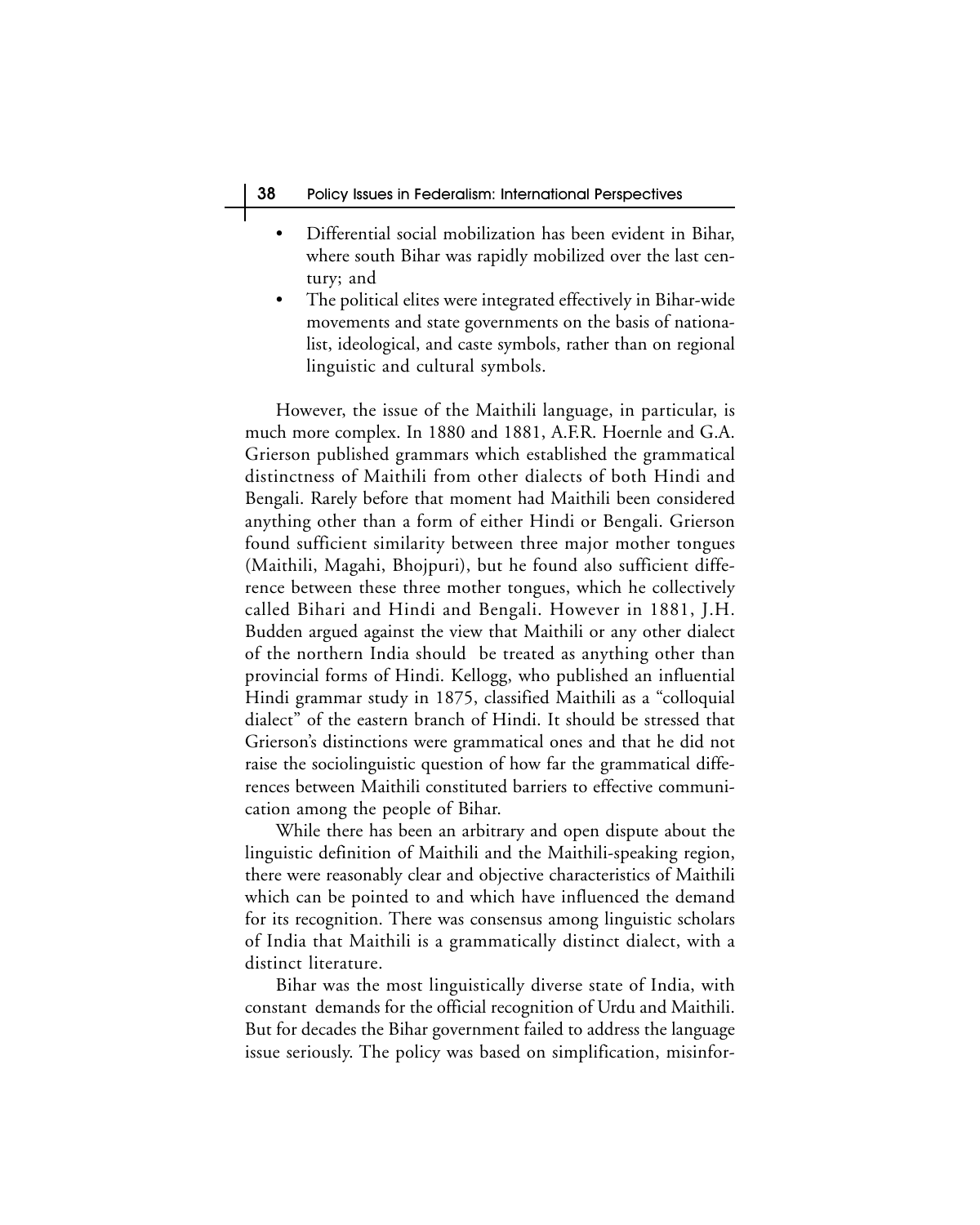mation on the extent of linguistic diversity and a symbolic adherence to all-India policies for the protection of linguistic minorities combined with the actual non-implementation of policies. The basic simplification upon which the policy of Bihar Government is based is that it represents overwhelmingly a Hindi-speaking state. As per the Census of 1961, only 44.3 per cent of the population declared their mother tongue as Hindi. However, until the 1970s, the Bihar government relied on the Census of 1951, which showed that 81 per cent of the population was Hindi-speaking.

The real reason for adopting Hindi as a mother tongue was because Magahi and Bhojpuri mother tongues owe their origin to both Maithili and Hindi. But the standardization and spread of Hindi influenced the educated and socially mobilized Magahi and Bhojpuri population, who accepted the view that their mother tongues were dialects of Hindi. The Maithili movement did not exercise the same level of influence, leading to the acceptance of Hindi as a dominant language. Amongst minority languages, only tribal languages and languages recognized by the Eighth Schedule are given official status, with Maithili being gradually recognized.

There are two areas of government policy-making with respect to the use of minority languages in an Indian state, namely, the primary and secondary education system, and the state administration. In both areas, the Bihar government maintained that Hindi is the predominant language of Bihar and Maithili is a minority mother tongue with a small and indeterminate number of speakers. The government has theoretically granted full rights to Maithilispeakers at the primary stage, resisted demands at secondary stage, and refused to grant the official recognition to Maithili for the purposes of administration.

Equally important was the attitude of the Maithili-speaking population, which had been lukewarm and slow, and therefore the struggle to get Maithili recognized was a prolonged one. The Government of India finally recognized Maithili as an official language to be included in the Eighth Schedule of the Indian Constitution only in 2003. Inclusion in the list enables the linguistic group to take all-India examinations in its own language. Similarly, the recognition as an official language of a state enables a people to compete for positions in the state services without having to take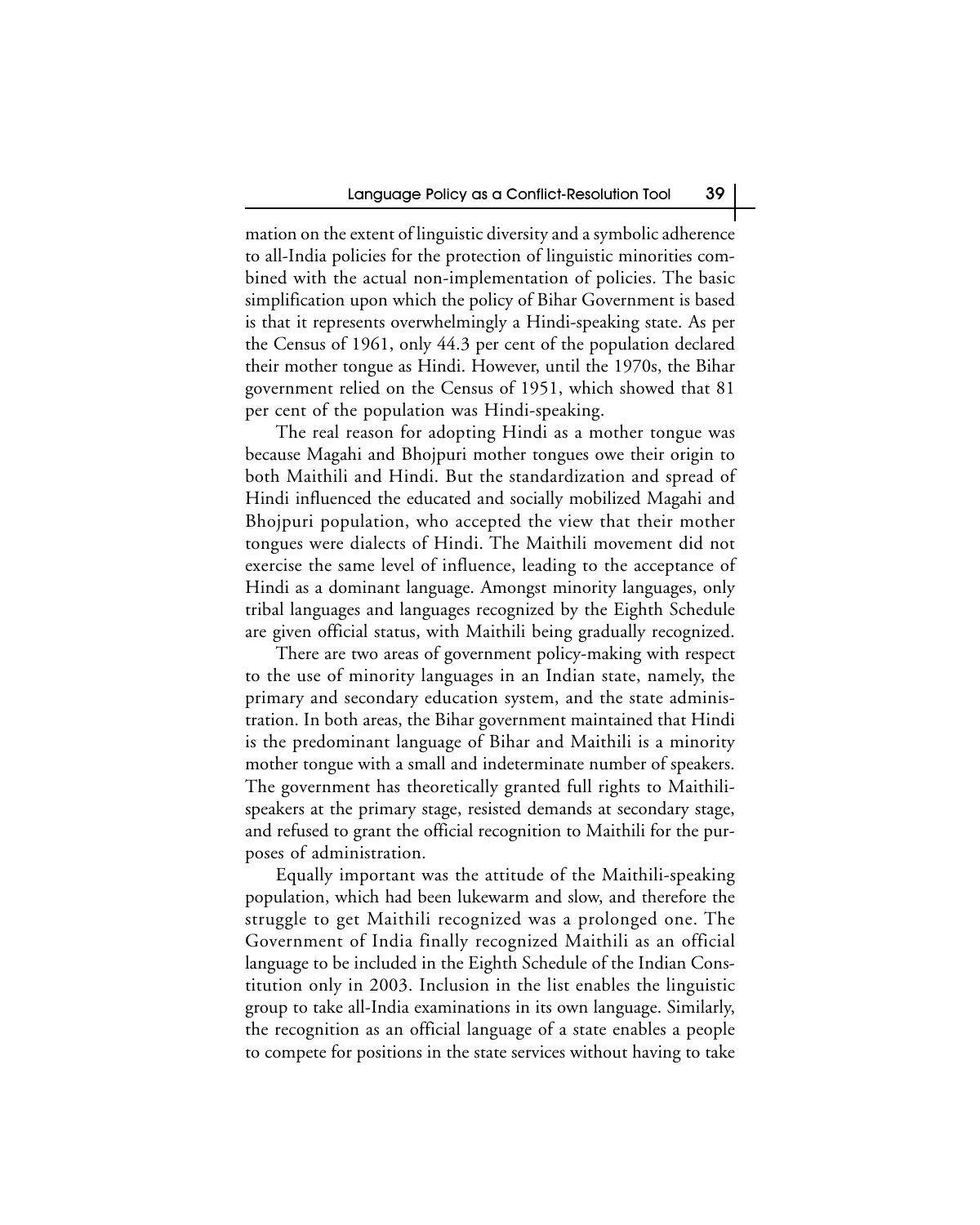examinations in another language. The official recognition, linguistic minorities argue, reduces the pressure for linguistic assimilation and enables the group to strengthen its identity and solidarity (Weiner, 1997).

#### 2.2 Case Study of Urdu and Hindi

The issue of Urdu speakers in India is more complicated than any other language issue because it lies at the intersection of language, geography and religion. Independent India inherited the bloody legacy of partition on religious grounds. In this context, it is important to note that the demand for recognition of Urdu is most cogent only in northern India. In post-independent India the nature of Muslim demands underwent a profound change. The condition of Muslims changed radically in both politics and political leadership and in their objective circumstances as a minority community. The leadership amongst Muslims of the northern India had migrated to Pakistan leading to a vacuum within the Muslim League in India. Congress was quick to fill its place and pledged secularism and protection of minority rights. But gradually, along with the loss of economic influence and the decline in their political opportunities, their language and culture were in danger of being absorbed by the dominant Hindi and Hindu culture of the north. Recurring riots in the cities and towns of the northern India threatened the lives and property of the urban Muslim middle and lower classes. The Muslim minority became a minority nearly in every state except Jammu and Kashmir. They could have made linguistic demands, but for the informal rules prohibited the linkage between religion and language. Thus, in post-independent India the Muslim demand changed from a political one to a cultural one, i.e. to the demand for the protection and preservation of Urdu.

W.C. Smith in 1956 observed that "the Muslim community is in danger of being deprived of its language. Nine years of gradual adjustment in other fields have brought no improvement". Smith's observation echoes the fears of Muslim leaders in the northern India, who have charged that Urdu, once the dominant language of the northern India, is being displaced and eliminated in Uttar Pradesh and Bihar as a language of education and administration.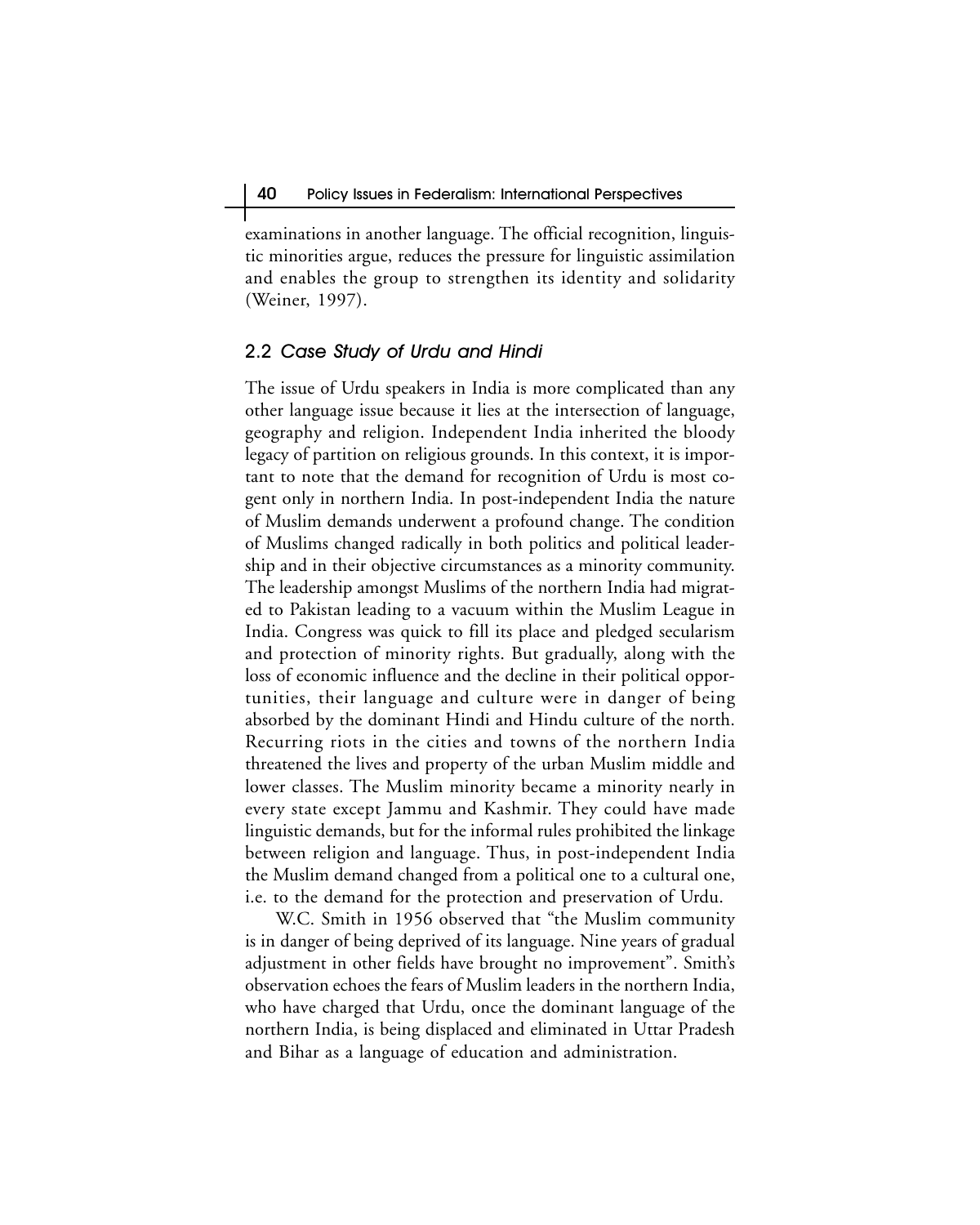The issue of Urdu and Hindi is complicated in a sense vis-àvis any other language, like Punjabi, fighting for distinction because while at the spoken level, and in terms of the grammatical structure, both are similar, they diverge at the literary, vocabulary and script levels. Though there is some ambivalence among leaders of the Urdu movement about the approach to preserve and develop the Urdu language, it is important to stress its uniqueness. At its extreme, it is argued that Urdu is the predominant language of northern India.

The similarity between Hindi and Urdu has been overshadowed by the attachment of Hindus to Hindi and Muslims to Urdu. Thus, politics surrounding the two languages is essentially the politics of a Hindu majority and a Muslim minority. In the eyes of those who support Hindi as the official language of India, and particularly the northern states, the attachment of Muslims to Urdu and its "foreign" script seems to them a case of uncertain loyalty. Urdu supporters, on the other hand, deny this charge and defend its indigenous origins. Moreover, they argue that Urdu is not only the language of Muslims, but of Hindus as well.

The official position of state governments falls between these two views. During 1950s and 1960s, the official view of Congress was that Urdu was not a foreign language and that associating Urdu with Muslims was self-defeating. It is important to understand that while Urdu is spoken by millions of non-Muslims, it is a special heritage of the Indian Muslims. In other words, it is not Hindu-Muslim unity which is threatened by the decline of Urdu, but cultural vitality and a sense of Muslim identity which Muslims of northern India wish to preserve.

As in the case of Maithili, the leaders of the Urdu movement charge that the census figures do not accurately reflect the number of Urdu speakers. The problem of maintaining an appropriate status for Urdu is fundamentally different from Maithili, which struggled against complete absorption by Hindi. Urdu had been the dominant language of the north and the lingua franca of the subcontinent, until it was challenged by the Hindi movement. In the early twentieth century, it was Hindi which challenged the domination of Urdu not the other way around. The struggle for the protection of Urdu was meant to prevent the downfall of Urdu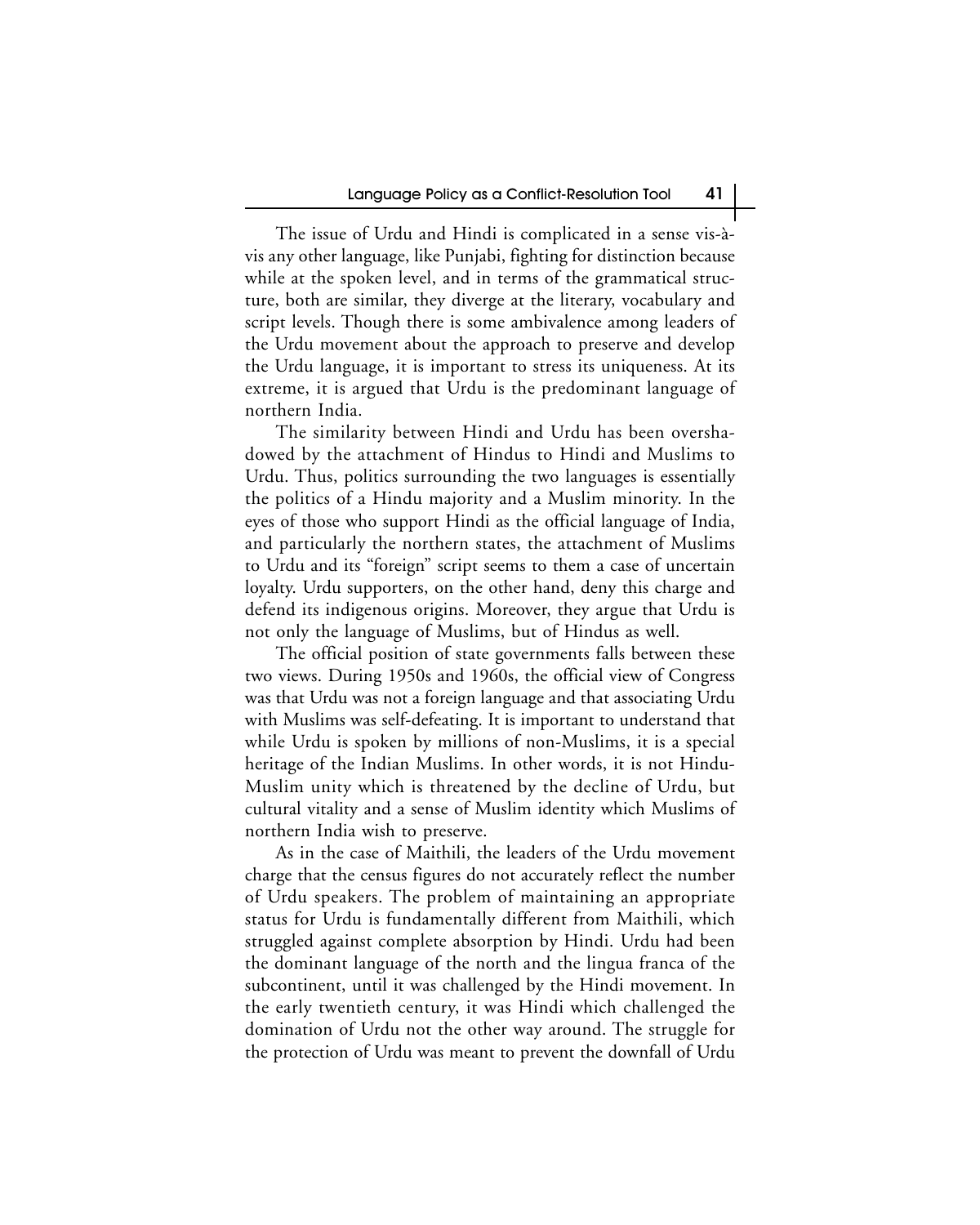and to preserve the rights provided for all the major modern Indian languages.

Difficulties in implementing all-India policies on language have been particularly evident in the case of Urdu. Deputations of Urdu supporters have from time to time in the past asked the government to invoke Article 347 of the Constitution to protect the rights of Urdu speakers, especially in Uttar Pradesh and Bihar, where serious charges of discrimination have been confirmed by reports of the Commissioner of Linguistic Minorities. In 1958, the Government of India itself acknowledged that there was justification for complaints that the government policies on linguistic minorities had not been fully implemented, especially in the case of Urdu. The central government had consistently refused to invoke Article 347 and to provide facilities listed in the Constitution for Urdu speakers. Along with this five points were emphasized:

- 1. Facilities for instruction and examination in the Urdu language at the primary stage should be provided to all children whose mother tongue is Urdu;
- 2. Arrangements should be made for the training of Urdu teachers and the supply of textbooks in Urdu;
- 3. Facilities for instruction at the secondary stage of education should be provided;
- 4. Documents in Urdu should be accepted by all courts and offices without the need for translation into other language. Petitions and representations should also be accepted in Urdu; and
- 5. Important laws, rules, regulations and notifications should be issued in the Urdu language.

According to the Gujral Commission (1975), despite several half-hearted attempts to increase the use of Urdu in school, existing state policies have made such an adoption impossible. While censuses are rigged to register Hindi as a mother tongue, schemes such as the three-language policy allocate Urdu a place where it is unlikely to be selected by students. There are also hardly any Urdu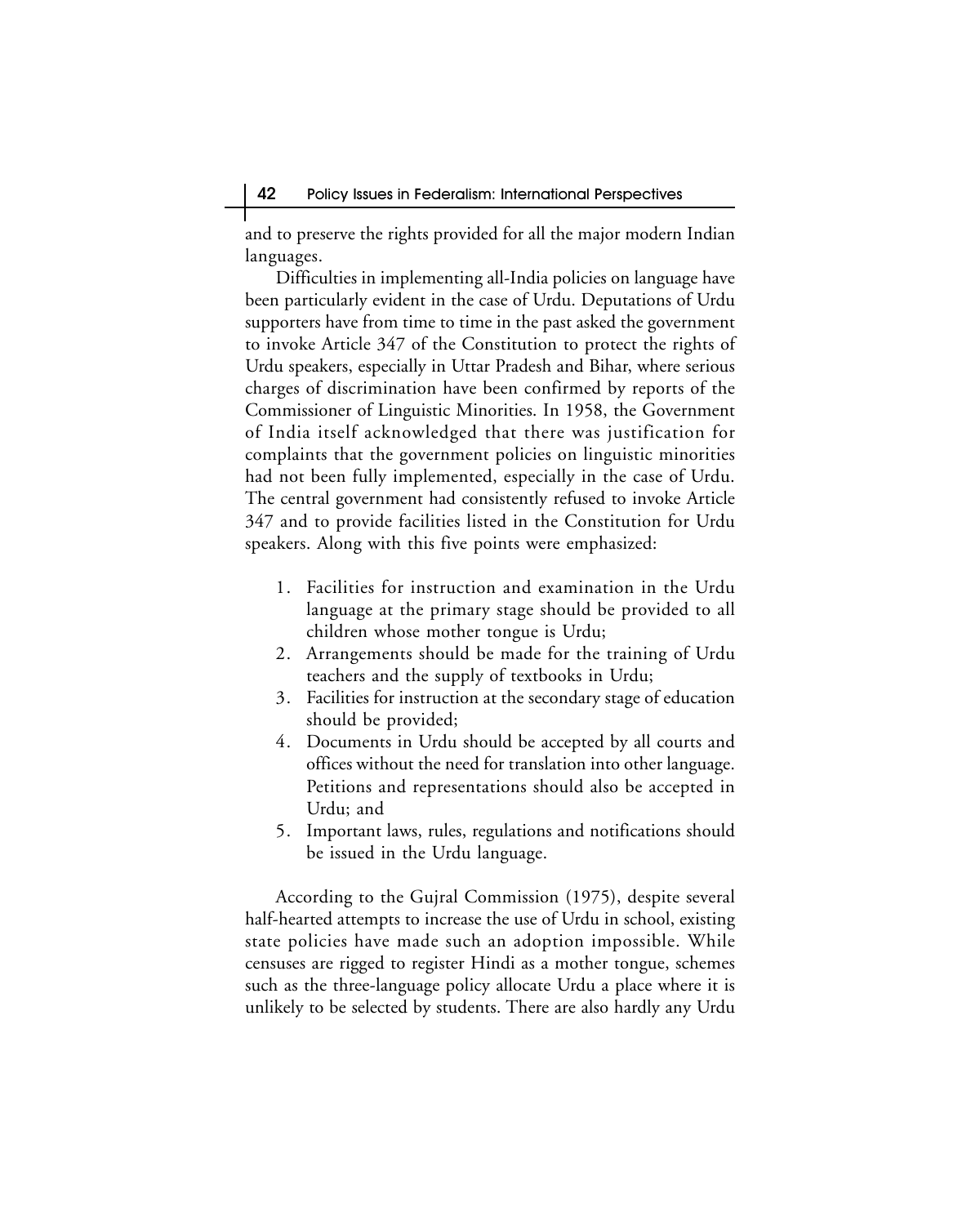medium schools in Uttar Pradesh or even in Andhra Pradesh, and in Bihar, Urdu is prevalent only within *madrasas* (Islamic schools).

## **3. Language Politics in Serbia**

Even as a federal unit of the former Socialist Federal Republic of Yugoslavia (SFRY), the Republic of Serbia, with its two autonomous provinces—Vojvodina and Kosovo and Metohija, represented linguistically the most heterogeneous part of the country. As a member of the socialist block of countries, the SFRY led an ideologically motivated politics of nurturing minority identities, which also included the regulation of linguistic minority rights. For instance, Várady refers to the respected status of linguistic minorities in pre-1990 Vojvodina. The 1974 provincial Constitution guaranteed preschool education, as well as ten years of basic education, in the languages of four established minorities: Hungarian, Slovak, Romanian, and Ruthenian. Furthermore, prior to the end of the 1980s, all federal and Serbian laws were not only published in the majority language, Serbo-Croatian,3 but in Albanian and Hungarian as well. According to the *Special Act on the Ways of Securing the Equality of Languages and Alphabets of Nations and Nationalities within Given Authorities, Organizations and Communities*, enacted in 1973 and amended in 1977, the Hungarian language was given equal status to that of Serbo-Croatian in 34 out of 44 municipalities in Vojvodina, while the Slovak language was given equal status in

<sup>3</sup> Before the break-up of the SFRY, Serbian and Croatian were considered, according to the linguistic criteria, as one single language. Depending on the place of its use, two versions of the language title were equally valid. In Croatia, it was called Croato-Serbian and in Serbia, vice versa, Serbo-Croatian. However, after the split, the newly independent states adopted the constitutional policy of "pure" and separate national languages. At the linguistic-communicational level and from the point of view of the internal structure, it is still possible to speak about one language, with its different dialects and standards. However, when one employs the sociolinguistic dimension and the level of political symbolism, it becomes obvious that "new", distinct languages go hand in hand with the newly born independent states (Bugarski, 1997: 67-73).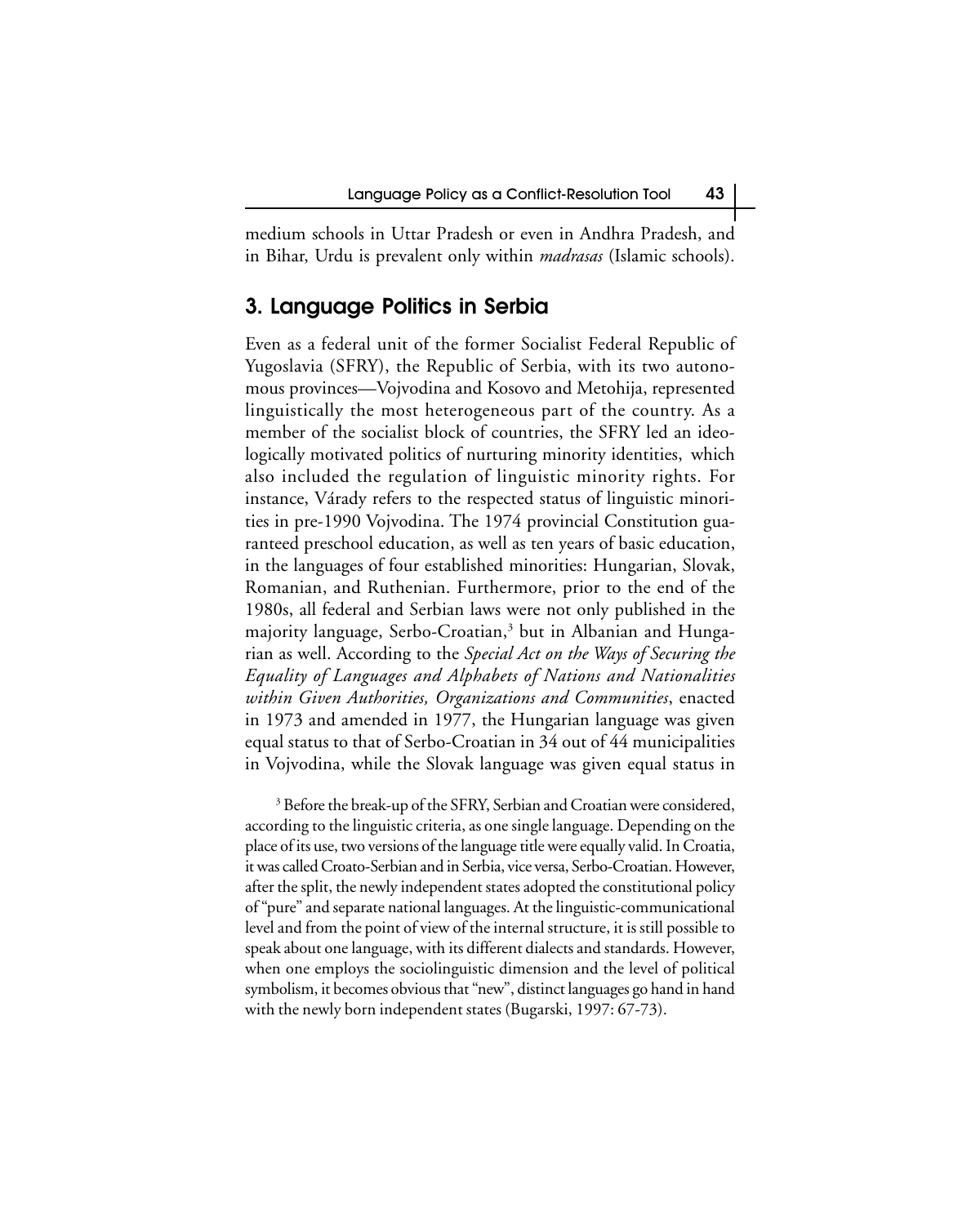15, Romanian in 10, and Ruthenian in 6. Respective authorities were under an obligation to provide for the equal standing of one or more minority languages in official proceedings, oral and written communication, publishing of their acts and other official records, and preparing materials for meetings of provincial or local assemblies (Várady, 1997: 25-8).

The subsequent democratic transition and consolidation was, and still is, a troubling process in all countries of the former socialist block, and that particularly applies to the new states founded on the ruins of the SFRY. In that respect, linguistic minority rights politics was often one of the victims of this process. A familiar joke in the region says that under communist rule, you could talk in whatever language so long as you praised the party and the regime, while under the new regime, you can express any political opinion you like so long as it is expressed in the majority language.

At first glance, this joke would not seem to be completely applicable to the Serbian case, since the 1990 Constitution provided in Article 8(2), that "[i]n the regions of the Republic of Serbia inhabited by national minorities, their own languages and alphabets shall be officially used as well (along the majority language and alphabet, M.J.), in the manner established by law". However, the subsequent 1991 *Law on the Official Usage of Languages and Alphabets* does not go too far in determining criteria according to which minority languages could acquire the status of official ones. In fact, quite to the contrary, Article 11 leaves this decision to be arbitrarily taken by multilingual municipalities themselves and regulated by local statutes. Consequently, a general constitutional guarantee of multilingualism is in effect reduced to a subject of by-law regulation.

In the post-SFRY period of the common state of Serbia and Montenegro,4 the most important piece of legislation—the 2002 *Law on the Protection of Rights and Freedoms of National Minorities*—

 $\rm ^4$  At first, this polity was organized as the Federal Republic of Yugoslavia (FRY) (1992-2003), and afterwards as the loose State Union of Serbia and Montenegro (SCG) (2003-6). On 21 May 2006, Montenegro held a successful referendum on independence. The State Union effectively came to an end after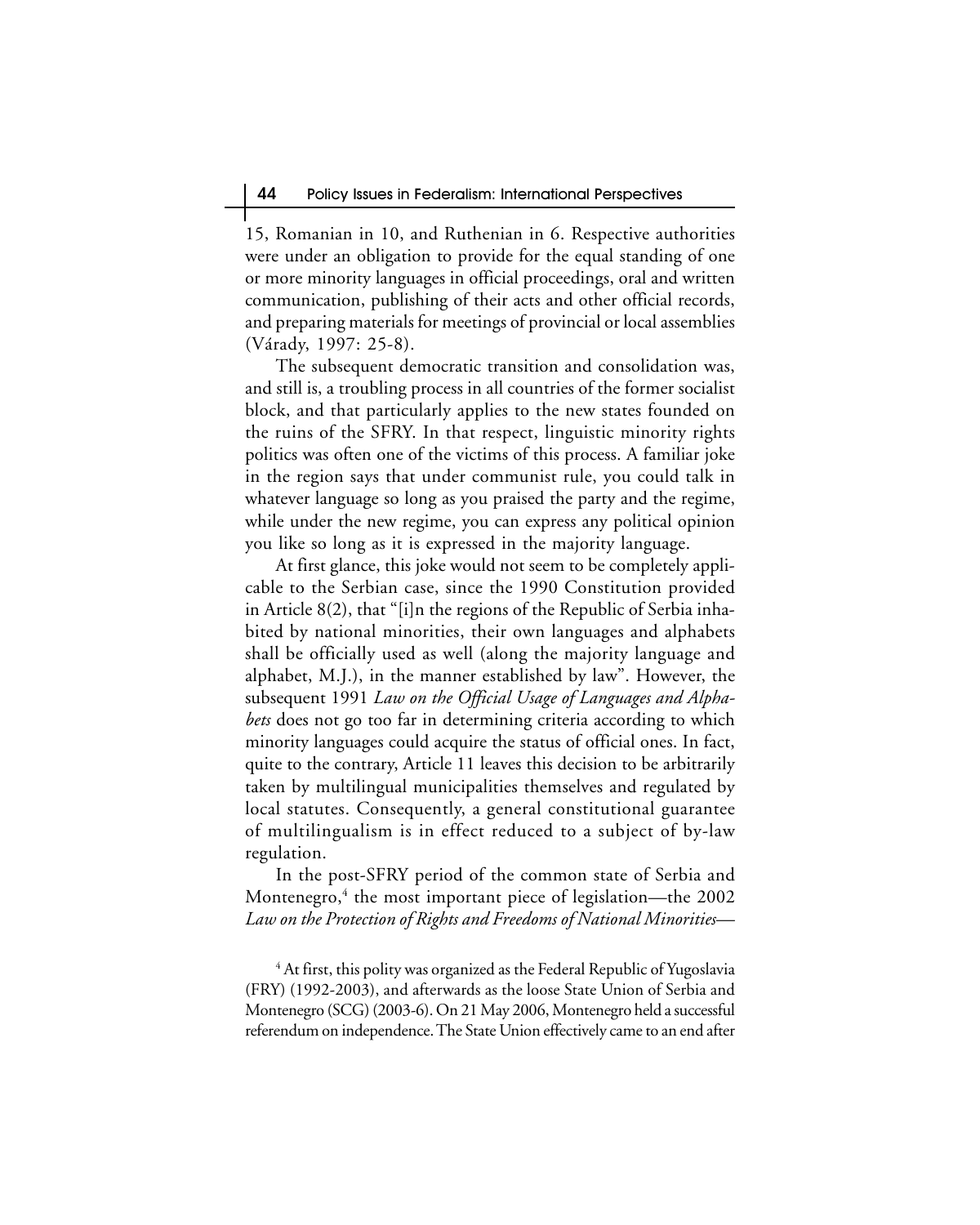was issued at the federal level. Though it was drafted as a necessary precondition of the full membership of the then FRY in the Council of Europe, its solutions go far beyond the soft-law standards of the aforementioned *Framework Convention*. As for the respective provisions of linguistic rights of national minorities, Article 9, for instance, regulates the choice and use of personal names, according to linguistic standards of the minority native language, while Article 10 provides for the freedom to use one's native language in public and in private. Article 11 extensively regulates the official use of minority languages and alphabets. The referential territories for this policy are "the units of local self-government", that is, municipalities. They are obliged to provide official status for a minority language or alphabet "if the percentage of that national minority in the total population on their territory reaches 15 per cent according to the latest census". Irrespective of this, "[i]n the unit of local self-government where the language of a national minority is in official use at the moment of the enactment of this Law, it shall remain in official use." Paragraph 4 clarifies that the official use shall in particular cover: "the use of the minority language in administrative and court procedure; conducting administrative and court procedure in the language of the national minority; the use of the language of national minority in the communication of the authorities with citizens; issuance of public documents, and keeping official registers and registers of personal data also in the language of national minorities, and the acceptance of those public documents as legally valid; the use of the language of national minorities on ballot papers and electoral materials; the use of the language of the national minority in the work of representative bodies." The next paragraph states that in the respective municipalities "names of public authorities, names of units of local self-government, of settlements, squares and streets and other toponyms shall also be displayed in the language of the respective national minority according to respective orthography and grammar rules and tradition."

Montenegro's formal declaration of independence on 3 June 2006 and Serbia's formal declaration of independence on 5 June.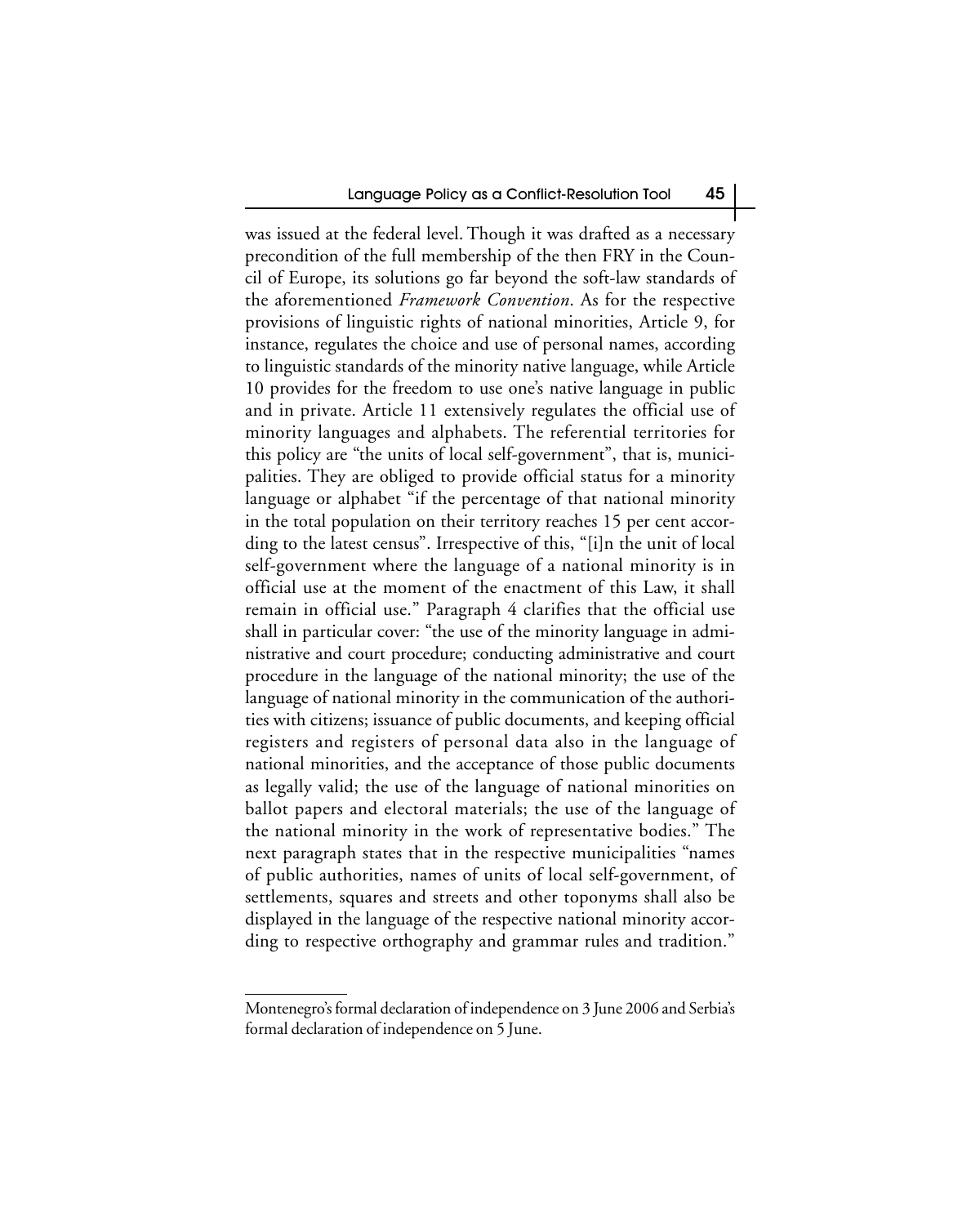#### 46 Policy Issues in Federalism: International Perspectives

Finally, Articles 13-15 regulate the education in native languages, by providing a general right of minorities "to instruction in their own language in pre-school, elementary school and secondary school education" (Article 13(1)). Where no such instruction exists, "the state is obliged to create conditions for the organization of instruction in the native language of the national minority, and until then to guarantee the bilingual instruction or the instruction of the minority language with the elements of national history and culture for the persons belonging to the respective national minority" (Article 13(2)). For the effective exercise of the right to education in a minority language, "the law may prescribe a specific minimum number of pupils necessary for the realization of these rights", but this number can be smaller than the general minimum that is required for organizing classes and education (Article 13(3)). This Article also stipulates that instruction in the language of national minorities does not exclude the obligatory learning of the Serbian language, but it also states the "the curricula in educational institutions and schools in the Serbian language, in order to foster tolerance with regard to national minorities**,** have to include a subject containing knowledge of the history, culture and position of national minorities, and other contents fostering mutual tolerance and co-habitation." Moreover, in municipalities "where the language of the national minority is in official use, the curricula in educational institutions and schools with instruction in Serbian language should also contain the possibility of learning the language of the national minorities" (Article 13 (7)). Article 14 establishes the duty of the state to organize university education in the minority language so as to enable the teaching personnel—from kindergarten nurses to university teachers—to instruct in the native language. Article 15 guarantees the right of persons belonging to national minorities to establish private schools and universities with instruction in the minority language, while Article 17 provides for the same right in the sphere of the media. In addition, the state has to allocate a certain number of public television and radio hours for programmes in the minority language.<sup>5</sup>

 $^5$  A similar set of provisions was afterwards enacted at the federal constitutional level, thus becoming a part of the short-lived *Charter of the Human*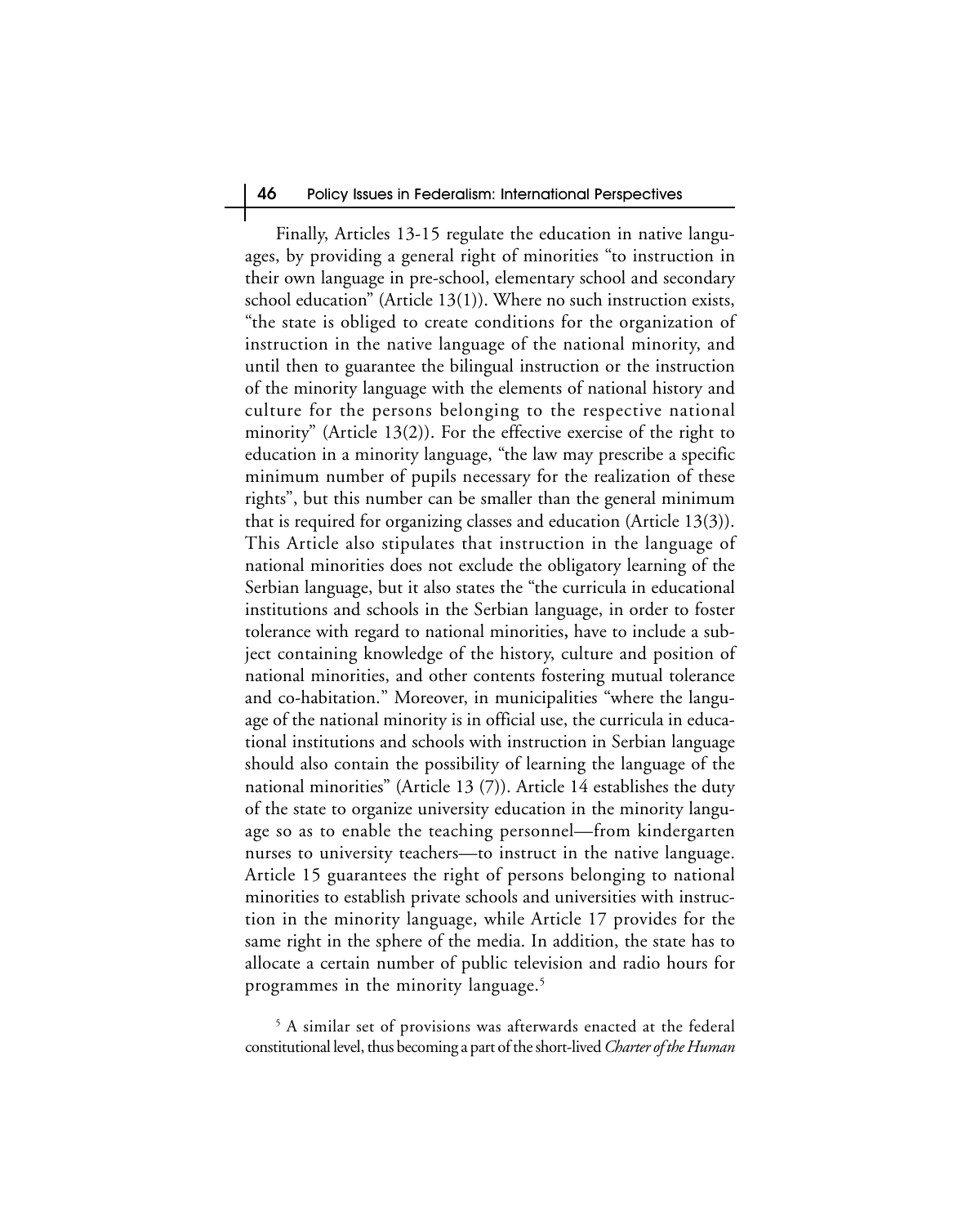The last 2002 census demonstrates the multilingual nature of Serbia,<sup>6</sup> especially in its province of Vojvodina, where the largest linguistic minorities are Hungarian (14.28 per cent at the provincial level), Slovakian (2.79 per cent), Croatian (2.78 per cent), Romanian (1.5 per cent) and Roma (1.43 per cent).<sup>7</sup> No wonder, then, that here the provincial government and local municipalities foster more robust policies of multilingualism, which resulted in the fact that in the workings of the provincial organs, Hungarian, Slovakian, Romanian, and Ruthenian are in official use, while in 38 out of 45 municipalities, and in the city of Novi Sad, at least one of the minority languages is in official use along with Serbian.

The aforementioned facts should be kept in mind when interpreting provisions of the new 2006 Constitution of the Republic of Serbia. In Article 10, it states that the "Serbian language and Cyrillic script shall be in official use in the Republic of Serbia", while "[o]fficial use of other languages and scripts shall be regulated by the law based on the Constitution". However, probably the most important constitutional provision for minorities, including the linguistic ones, concerns Article 20(2) which stipulates that an "[a]ttained level of human and minority rights may not be lowered". Furthermore, Article 18(1) states that "[h]uman and minority rights guaranteed by the Constitution shall be implemented directly." All this implies that the already acquired level of multicultural measures in the language politics of Serbia shall be maintained, if not further expanded.

## **4. Conclusion**

The case of language policies in India needs to be discussed in the context of developing countries where there is slow and tardy

7 English version available at www.statserb.sr.gov.yu/zip/esn31.pdf

*and Minority Rights and Civil Liberties* (see, Art. 47-57), which was integral part of the constitutional law of the State Union of Serbia and Montenegro. The English version is available at http://www.mfa.gov.yu/Facts/ charter\_min.pdf

 $\rm ^6$ The census was not conducted on the territory of Kosovo and Metohija, which is according to the UN SC Resolution 1244 under the UN administration.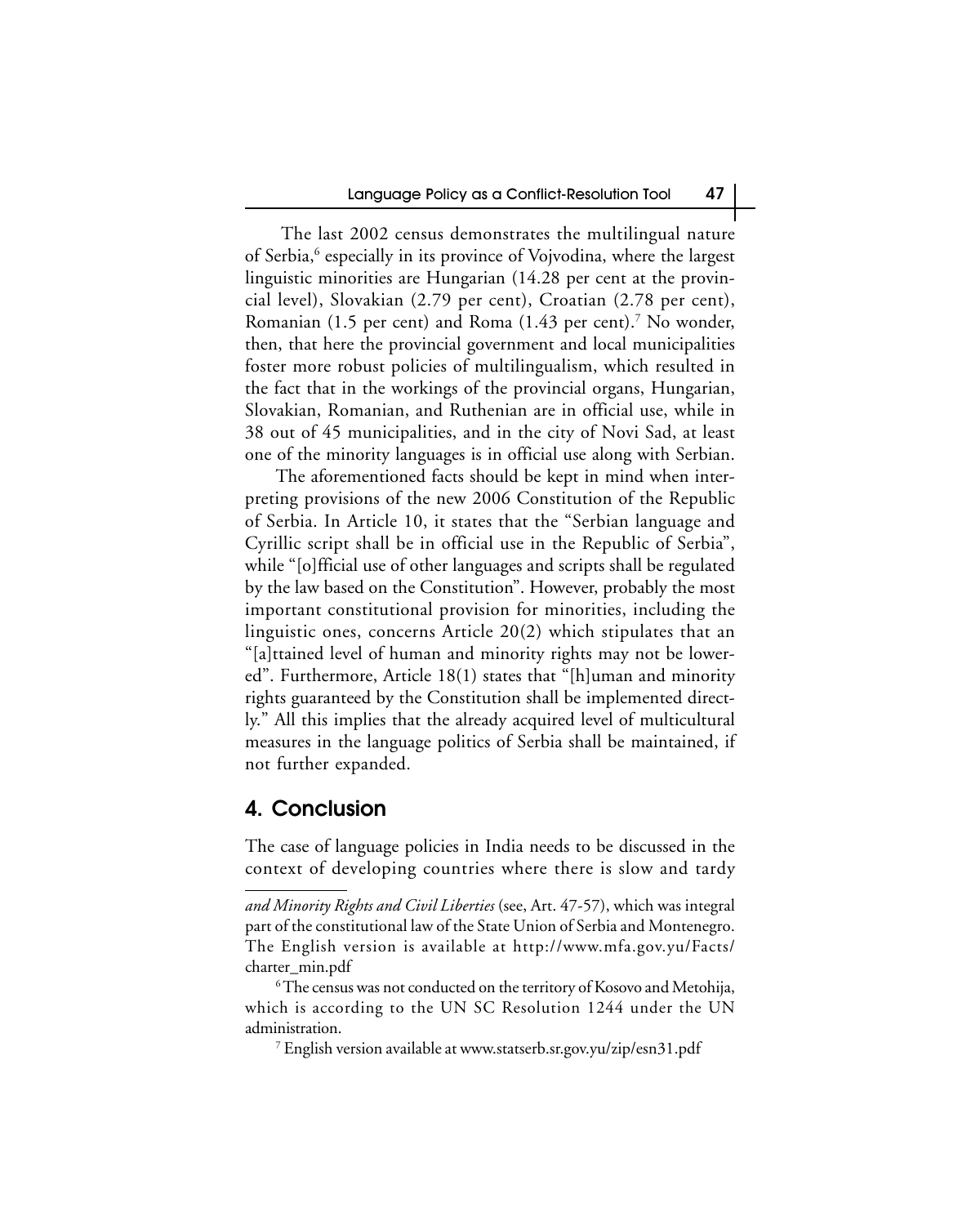implementation of constitutional provisions. This problem gets further aggravated in a multilingual country as huge as India. The three-language formula in India needs to be evaluated carefully. As the case study of Urdu indicated, there is a serious lack of schools, teachers and even typists in court so as to successfully accommodate multilingualism in the states of Uttar Pradesh and Bihar, which recognize Urdu as an official language. Thus, simply laying down a policy may not be sufficient. Furthermore, the Indian government's policy on educational and vocational use of language needs to be revised, keeping in mind the impact of globalization in which English seems to be the most dominant language for communication.

As for Serbia, the evidence indicates an emphasis on normative ideals of promotion-oriented minority language rights and a status of official multilingualism at the territorial level of province and municipality. More needs to be done, however. First of all, various dispersed provisions on minority language rights in Serbian law have to be made into a logically consistent and non-contradicting normative order. Second, guaranteed ethnolinguistic democracy requires, above all, a developed infrastructure for its full implementation. The state's insufficient financial support for its proclaimed policies and the lack of competent and skilled personnel in the administration and judiciary were, so far, the most frequent reasons for the partial implementation of these policies. In addition, when discussing language policy in Serbia, one should keep in mind that for the Serbs the preservation of language and the Cyrillic script were vital for the nation-building process, especially in the periods under Ottoman and Austro-Hungarian rule (Jovanoviæ, 2005: 319-39). Hence, even today, all measures regarding minority language protection have to be counterweighted with the legitimate policies for the promotion of the majority language and alphabet.<sup>8</sup> Thus, the stated goal of "tolerance and intercultural dialogue", stipulated in Article 81 of the Constitution, can only be met if,

 $^{\rm 8}$  If one takes into account what Patten and Kymlicka call "'threatened language vs. world language' dynamic", this is particularly true for the Cyrillic alphabet, which is endangered by the overall dominance of the Latin alphabet in all public spheres (Jovanoviæ, 2006: 1-11).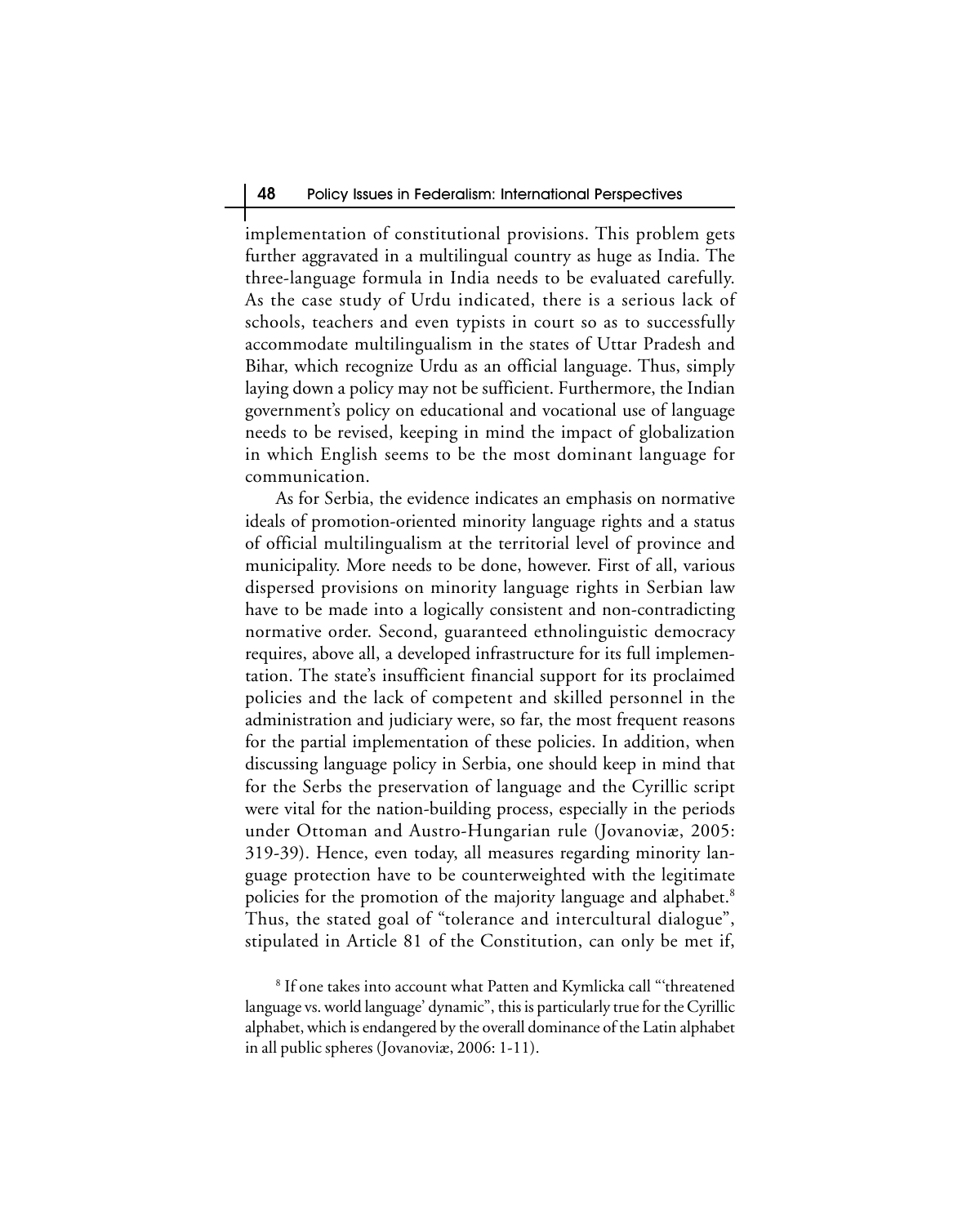beyond the implementation of the policies themselves, they are fully accepted by people in their everyday lives.

A final remark should be made. Though very different in nature, these two cases, we believe, carry one important and common message. In the aforementioned domains of linguistic policies, the accommodation of linguistic identities and the quest for the recognition of separate minority languages imply an *enduring effort* of multilingual states to successfully manage this form of diversity. Consequently, it seems more realistic to discuss language politics as a conflict*-management* tool rather than as a conflict-*resolution* tool.

### **References**

- Bugarski, Ranko (1997), "A Problem of Language Identity: The Comparative Linguistics of Serbo-Croatian" in Ahlqvist, Anders and Vera Capkova, eds., *Dán do Óide: Essays in Memory of Conn R. Ó Clerigh*, The Linguistic Institute of Ireland, Dublin.
- Dworkin, Ronald (1985), *A Matter of Principle*, Harvard University Press, Massachusetts.
- Fishman, Joshua A. (1994), "On the Limits of Ethnolinguistic Democracy" in Skutnabb-Kangas, Tove, Robert Philipson, and Mart Rannut, eds., *Linguistic Human Rights: Overcoming Linguistic Discrimination*, Mouton de Guyter, Berlin and New York.
- Jovanoviæ, Miodrag (2005), "Serbia: From Ethic Nationhood to Multicultural Citizenship" in Eriksonas, Linas and Leos Müller, eds., *Statehood Before and Beyond Ethnicity—Minor States in Northern and Eastern Europe, 1600- 2000*, P.I.E.-Peter Lang Publishers, Brussels.
	- (2005), "Recognizing Minority Identities Through Collective Rights", *Human Rights Quarterly*, vol. 27, no. 2.
	- (2006), "Linguistic Legitimacy for a Majority in Multicultural Society: The Case of the Serbian Cyrillic Alphabet", *Indian Journal of Federal Studies*, vol. 7, no. 1.
- Kymlicka, Will (1995), *Multicultural Citizenship—A Liberal Theory of Minority Rights*, Clarendon Press, Oxford.
	- (1999), "Comments on Shachar and Spinner-Halev: An Update from the Multiculturalism Wars" in Joppke, Christian and Steven Lukes, eds., *Multicultural Questions*, OUP, Oxford.
- Kymlicka, Will and François Grin (2003), "Assessing the Politics of Diversity